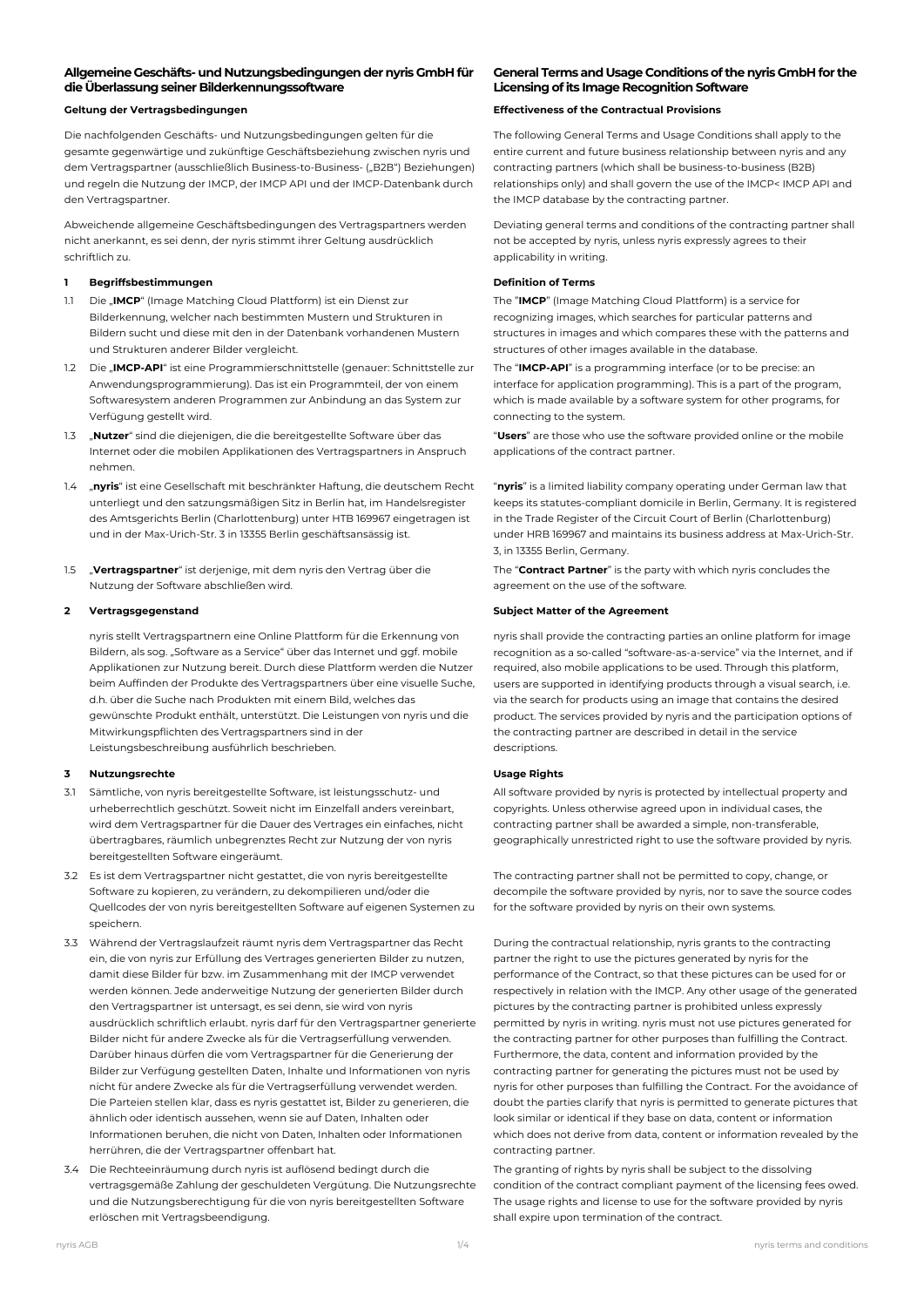### **4 Laufzeit und Kündigung des Vertrags Term and Termination of the Contract**

- 4.1 Soweit nicht anders schriftlich vereinbart, tritt der Vertrag mit Unterzeichnung durch beide Parteien in Kraft. Maßgeblich für die Laufzeit des Vertrags sowie für die Fälligkeit der Vorauszahlungen ist die im jeweiligen Einzelfall vereinbarte Lizenzzeit.
- 4.2 Sofern monatliche Lizenzen vereinbart sind, kann, erst nach Ablauf der ersten 3 Monaten, eine ordentliche Kündigung der Leistungen mit einer Frist von vier Wochen zum Vertragsmonatsende erfolgen. Bei Jahreslizenzen erfolgt eine automatische Verlängerung der Leistungen jeweils um ein Jahr, sofern eine ordentliche Kündigung nicht drei Monate vor dem jeweiligen Vertragsende erfolgt.
- 4.3 Kündigungen aus wichtigem Grund bleiben vorbehalten. Bei Mietsachen gilt § 543 Abs. 2 S. 1 Nr. 1 BGB gilt mit der Maßgabe, dass hiernach eine außerordentliche fristlose Kündigung nur möglich ist, sofern der Entzug der Mietsache unberechtigt erfolgt und – sofern ein Mangel vorliegt – es dem Vertragspartner trotz erfolgter Nachbesserung nicht gelungen ist, die Verfügbarkeit der Mietsache wiederherzustellen.
- 

## **5 Pflege der Software, Reaktionszeiten, Verfügbarkeit Maintenance of the Software, Response Times, Availability**

- 5.1 nyris stellt die IMCP, die IMCP API und die IMCP-Datenbank in der Form und mit den Funktionen und Diensten bereit, die im aktuellen Zeitpunkt verfügbar sind. nyris entwickelt die Software in Bezug auf Qualität und Modernität fort, beseitigt etwaige Fehler und überlasst dem Vertragspartner hieraus entstehende neue Versionen der Software. Miterfasst sind kleine Funktionsänderungen oder -erweiterungen.
- 5.2 Der Anspruch von Vertragspartnern auf die Nutzung von IMCP, IMCP API und der IMCP-Datenbank und ihrer Funktionen besteht nur im Rahmen des aktuellen Stands der Technik. Die Leistungen werden nur in Bezug auf die zuletzt von nyris ausgelieferte Software erbracht. nyris ist berechtigt, das Leistungsspektrum der Pflege der Weiterentwicklung der Software und dem technischen Fortschritt anzupassen und zu verändern.
- 5.3 Es gelten folgende Fehlerklassen und Reaktionszeiten: The following error classes and response times shall apply:
- 5.3.1 Fehlerklasse 1 (Betriebsverhindernde Fehler): Der Fehler verhindert den produktiven Einsatz beim Vertragspartner und den Nutzern und eine Umgehungslösung liegt nicht vor: In diesem Fall beginnt nyris unverzüglich nach Fehlermeldung mit der Fehlerbeseitigung und setzt sie mit Nachdruck bis zu Beseitigung des Fehlers fort.
- 5.3.2 Fehlerklasse 2 (Betriebsbehindernde Fehler): Der Fehler behindert den produktiven Einsatz bei den Nutzern erheblich, die Nutzung der Software ist jedoch mit Umgehungslösungen, die von nyris aufgezeigt werden, oder mit temporär akzeptablen Einschränkungen oder Erschwernissen möglich: In diesem Fall kann nyris den Fehler mit einer der nächsten Versionen der Software beseitigen.
- 5.3.3 Fehlerklasse 3 (Sonstige Fehler): Fehler die den produktiven Einsatz bei den Nutzern nur unwesentlich beeinträchtigen, können von nyris bei Gelegenheit beseitigt werden.
- 5.4 Leistungszeitraum des Supports für die Wiederherstellung der Verfügbarkeit sind – soweit nicht ausdrücklich anders vereinbart – ausschließlich die regulären Arbeitszeiten von Montag bis Freitag (außer an gesetzlichen Feiertagen im Bundesland Berlin) von 8:00 Uhr bis 20:00 Uhr.
- 5.5 Sofern eine Verfügbarkeit vertraglich vereinbart wurde und diese vertraglich geschuldete Verfügbarkeit unterschritten wurde, erhält der Vertragspartner für jede 0,5% Unterschreitung der geschuldeten Verfügbarkeit ein Dienstleistungsguthaben (Service Credits) in Höhe von 1% der monatlichen Vergütung für den betreffenden Abrechnungszeitraum ab dem Zeitpunkt der Unterschreitung, maximal jedoch 50% der monatlichen Vergütung für den betreffenden Abrechnungszeitraum.
- 5.6 Die Geltendmachung einer Unterschreitung und Beanspruchung von Service Credits ist nyris von dem Vertragspartner schriftlich innerhalb von 30 Kalendertagen nach Ende des Abrechnungszeitraums anzuzeigen. Nach Ablauf dieser Frist sind Ansprüche in Bezug auf die Unterschreitung der vertraglich geschuldeten Verfügbarkeit ausgeschlossen.
- 5.7 Der Vertragspartner kann Schadenersatz oder eine Reduktion der vereinbarten monatlichen Vergütung nur geltend machen, wenn die Unterschreitung der geschuldeten Verfügbarkeit von nyris verschuldet war. Gewährte Service Credits werden auf den geltend gemachten Schaden oder die Reduktion der Vergütung angerechnet.

Unless otherwise agreed upon in writing, the Contract shall come into force upon signature by both parties. The term of the Contract and the due dates of the advance payments shall be determined by the licenses agreed upon in each individual case.

If monthly licenses have been agreed upon, the services can be only terminated after the first 3 months with a notice period of four weeks to the end of the contractual month. In the case of annual licenses, the services are automatically extended by one year in each case, provided that ordinary termination is not effected three months before the end of the respective contract month.

All parties shall retain the right of termination for cause. In the case of rented items, § 543 para. 2 sentence 1 no. 1 of the German Civil Code (BGB) shall apply with the proviso that an extraordinary termination without notice is only possible if the withdrawal of the rented item is unjustified and - if a defect is present - the contractual partner has not succeeded in restoring the availability of the rented item despite having carried out a rectification.

4.4 Die Kündigung bedarf der Schriftform. For the termination be legally binding, it must be issued in writing.

nyris shall provide the IMCP, IMCP API and the IMCP database in the form and with the function and services available at this time. nyris shall further development the software with regard to quality and modernity. shall remove any errors and shall provide the contracting partner with respective new versions of the software. The Agreement shall not cover any functional modifications or extension.

The right of contractual partners to use IMCP, IMCP API and the IMCP database and its functions exists only within the framework of the current technical standards. The services are provided only in relation to the software most recently delivered by nyris. nyris shall have the right to continue to update and modify the service spectrum, the further development of the software and its alignment with the state-of-the-art.

Error class 1 (errors that prevent operation) The error prevents the productive use by the contracting partner and by users and a workaround solution is not available: In this case, nyris shall initiate the error elimination and emphatically pursue it promptly as soon as an error report has been received.

Error class 2 (errors that interfere with operations): The error prevents the productive use significantly for the users, the usage of the software is however possible with workarounds, which are displayed by nyris, or with temporarily acceptable restrictions or difficulties. In such cases, nyris shall have the option to remove the error when introducing an upcoming version of the software.

Error class 3 (other errors): Errors that only minimally impair the productive usage by users may be removed by nyris when the occasion arises.

Support service times for reinstatement of availability shall apply only during the regular business hours from Monday through Friday (with the exception of statutory holidays in the federal state of Berlin - Germany) and shall be from 8:00 a.m. through 8:00 p.m. unless expressly otherwise agreed upon.

Insofar as availability has been contractually agreed and this contractually owed availability has not been reached, the contracting partner shall receive service credits for every 0.5% of an availability shortfall in the amount of 1% of the monthly remuneration owed for the respective billing period as of the time the shortfall occurred. However, this compensation shall not exceed a maximum of 50% of the monthly remuneration owed for the respective billing period.

The claiming of a shortfall and a related service credit must be announced to nyris by the contracting partner in writing within 30 calendar days after the end of the billing periods. Once this deadline has expired, claims with regard to shortfalls related to the contractually owed availability shall not be possible.

The contracting partner can assert a right to compensation or a reduction in the agreed monthly remuneration, if nyris is to be blamed for the fall of the owed availability. Granted service credits shall be offset against the claimed damages or the reduction of the remuneration.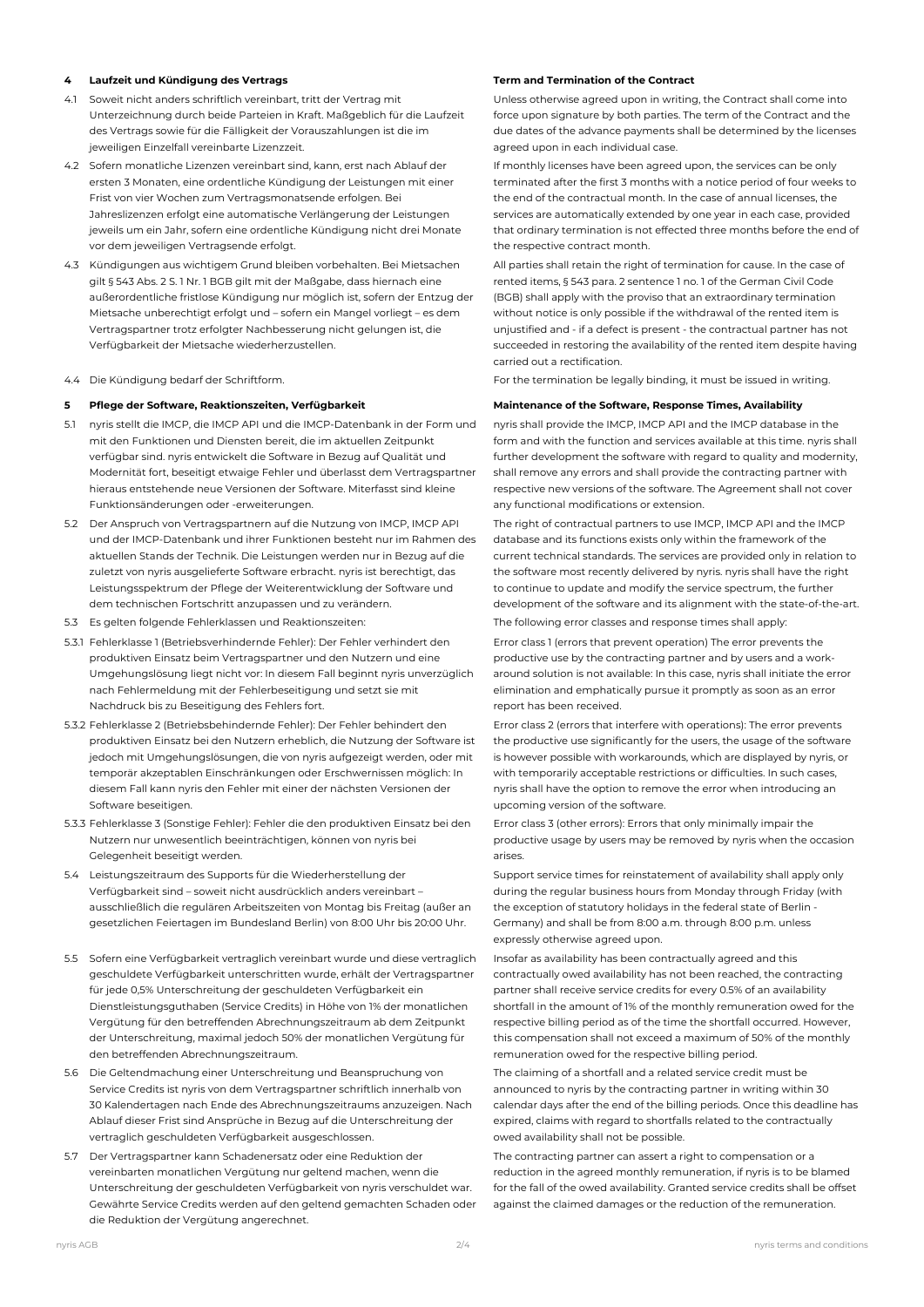- 5.8 Stellt sich heraus, dass eine Fehlermeldung des Vertragspartners unbegründet war, weil kein Fehler im Sinne von Ziffer 5.3 vorliegt, so kann nyris für Leistungen bei der Fehlersuche oder Fehlerbeseitigung eine Vergütung verlangen, die den Zeit- und Materialaufwand berücksichtigt.
- 5.9 Zur Optimierung der Software führt nyris regelmäßig Wartungsarbeiten außerhalb der regulären Arbeitszeiten gemäß Ziffer 5.4 durch. Der Vertragspartner wird mindestens drei Arbeitstage im Voraus über planbare Arbeiten informiert, sofern diese Arbeiten Auswirkungen auf die Verfügbarkeit der IMCP haben. Bei Gefahr im Verzug, insbesondere bei drohenden Datenverlusten, ist nyris jederzeit berechtigt, Wartungszeiten durchzuführen. Zeiten, in denen Wartungsarbeiten durchgeführt werden, reduzieren die Verfügbarkeit nach Ziffer 5.4 nicht.

## **6 Haftung Liability**

- 6.1 nyris haftet unbeschränkt für Vorsatz sowie für Ansprüche aus zwingendem Produkthaftungsrecht oder wegen der Verletzung von Körper, Leben oder Gesundheit.
- 6.2 Im Fall von Fahrlässigkeit haftet nyris nur unbeschränkt bei Schäden aus der Verletzung vertragswesentlicher Pflichten. Eine vertragswesentliche Pflicht ist eine Verpflichtung, deren Erfüllung die ordnungsgemäße Durchführung des Vertrags überhaupt erst ermöglicht und auf deren Einhaltung der Vertragspartner regelmäßig vertraut und vertrauen darf. Die Haftung von nyris aus oder im Zusammenhang mit diesem Vertrag ist für fahrlässiges Verhalten, unabhängig vom Rechtsgrund, der Höhe nach beschränkt auf einen Gesamtbetrag von EUR 50.000 (in Worten: Fünfzigtausend Euro) beschränkt. Im Falle grober Fahrlässigkeit verdoppelt sich diese Haftungsgrenze. In jedem Fall haftet nyris nur für die bei Vertragsschluss vorhersehbaren Schäden, mit deren Entstehung typischerweise gerechnet werden muss. Gewinnausfallschäden werden nicht ersetzt. Bei Datenverlusten werden nur die Kosten der Wiederherstellung ersetzt. Bei leichter Fahrlässigkeit ist die Haftung von nyris auch bei Verletzung wesentlicher Vertragspflichten auf den Ersatz des unmittelbaren Schadens beschränkt. Diese Haftungsbeschränkung gilt auch zugunsten der Erfüllungsgehilfen von nyris.
- 6.3 Bei einer Haftung wegen Vorsatz, grober Fahrlässigkeit, bei Personenschäden oder nach dem Produkthaftungsgesetz gelten die gesetzlichen Verjährungsfristen. Für alle sonstigen Ansprüche gilt eine Verjährungsfrist von einem Jahr.

Der Vertragspartner verpflichtet sich, bei der Nutzung der Dienste ebenso wie bei seinen Mitwirkungspflichten die geltenden Gesetze zu befolgen. Der Vertragspartner ist selbst dafür verantwortlich, dass die von ihm eingestellten Inhalte rechtlich zulässig und frei von Rechten Dritter sind und auch sonst keine Rechte anderer Personen oder rechtlichen Vorschriften verletzen. Er stellt nyris daher von sämtlichen Schadensersatzansprüchen frei, die Nutzer oder sonstige Dritte gegen nyris wegen einer Verletzung ihrer Rechte durch die vom Vertragspartner auf die IMCP-Datenbank eingestellten Inhalte geltend machen. Der Vertragspartner stellt nyris ferner von sämtlichen Ansprüchen, einschließlich Schadensersatzansprüchen frei, die Nutzer oder sonstige Dritte gegen nyris wegen der Verletzung ihrer Rechte durch die Nutzung der Dienste von IMCP durch den Vertragspartner geltend machen. Der Vertragspartner übernimmt alle der nyris aufgrund einer Verletzung von Rechten Dritter entstehenden allgemeinen Kosten, einschließlich der angemessenen Kosten der Rechtsverteidigung. Sämtliche weitergehenden Rechte, insbesondere Schadensersatzansprüche von nyris bleiben unberührt. Die vorstehenden Pflichten des Vertragspartners gelten nicht, soweit der Nutzer die betreffende Rechtsverletzung nicht zu vertreten hat.

- 8.1 Zum Zwecke der Vertragserfüllung und Ausübung der nyris gemäß diesem Vertrag zustehenden Rechte kann sich nyris anderer Unternehmen bedienen.
- 8.2 Der Vertragspartner kann die Rechte und Pflichten aus diesem Vertrag nur nach vorheriger schriftlicher Zustimmung von nyris auf Dritte übertragen. nyris ist berechtigt, mit einer Ankündigungsfrist von vier Wochen die Rechte und Pflichten von nyris aus diesem Vertragsverhältnis ganz oder teilweise auf einen Dritten zu übertragen. In diesem Fall ist der Vertragspartner berechtigt, den Vertrag mit sofortiger Wirkung zu kündigen.

Should it be proven that an error notification of the contracting partner was unfounded, since no error according to Clause 5.3 is present, nyris may demand for remuneration for services during the troubleshooting or the elimination of errors, which takes into account of the time spent and the material used.

To optimize the software, nyris regularly carries out maintenance work outside regular working hours, in accordance with Item5.4 . The contracting partner shall be informed of any scheduled maintenance work at least three working days in advance, where this work will impact the availability of the IMCP. In the event of danger in delay, in particular if data losses are imminent, nyris shall at all times have the right to perform maintenance work. Times during which maintenance work is being performed, shall not reduce the availability pursuant to Art. 5.4.

nyris shall assume unlimited liability for acts of intent and claims arising from mandatory product liability act provisions or those causing injury to life, the body or health damages.

In the event of negligence nyris shall assume unlimited liability only for damages arising from cardinal contractual duties. A cardinal contractual duty shall be any obligation the fulfillment of which the proper execution of the Contract is contingent upon and in the fulfillment of which the contracting partner will and can usually have confidence in. nyris' liability arising from or in connection with the Contract for negligible acts, regardless of the legal grounds, shall be limited to a total amount of EUR 50,000 (in words: fifty thousand Euros). In the event of gross neglect this liability limit shall be doubled. In any event, nyris shall only assume liability for damages that were foreseeable at the time the contract was executed and the development of which typically has to be expected. Alleged lost profits shall not be reimbursed. In the event of data losses, only the recovery costs shall be reimbursed. In the event of minor neglect, nyris' liability, even if cardinal contractual obligations should be breached, shall be limited to the reimbursement of the actual damages. This liability restriction shall also apply to the agents of nyris.

In the event of liability for gross negligence, in case of damage or in accordance with the product liability act, the statutory provisions have been clarified. For all other entitlements, the statute of limitations shall be one year.

### **7 Rechte an Inhalten und Verantwortlichkeit für Inhalte Rights Inherent in Contents and Responsibility for Contents**

The contracting partner shall undertake when using the services and when performing his participation obligations to comply with applicable laws. It shall be the contracting partner's responsibility to ensure that the contents used by the partner are permissible under the law and not attached with any third party rights or any other rights of other persons or legal provisions. Consequently, the contracting partner shall indemnify nyris against any damage compensation claims users or other third parties raise against nyris because of a violation of their rights by the contracting partner on the IMCP database content. The contracting partner shall also indemnify nyris against all claims, including damage compensation claims that users or other third parties raise against nyris because of the violation of the rights as a result of the use of the services of IMCP by the contracting partner. The contracting partner shall absorb all general costs nyris incurs because of an infringement of third party rights, including all reasonable legal costs. This shall be without prejudice to any other rights, in particular nyris' rights to damage compensation. The above obligations of the contracting partner shall not apply if the user is not responsible for the respective violation of rights.

### **8 Ausübung der Rechte durch Dritte, Vertragsübernahme Exercising of Rights by Third Parties, Assumption of the Contract**

nyris shall have the right to assign other companies to fulfill this Agreement and perform the tasks in accordance with this Agreement.

The contracting partner may transfer the rights and obligations arising from this contract from nyris to third parties only upon prior written consent. nyris shall have the right, subject to a notice period of four weeks, assign the rights and obligations arising from the contractual relationship from nyris to a third party in part or in its entirety, In this case the contracting partner shall have the option to terminate the Contract with immediate effect.